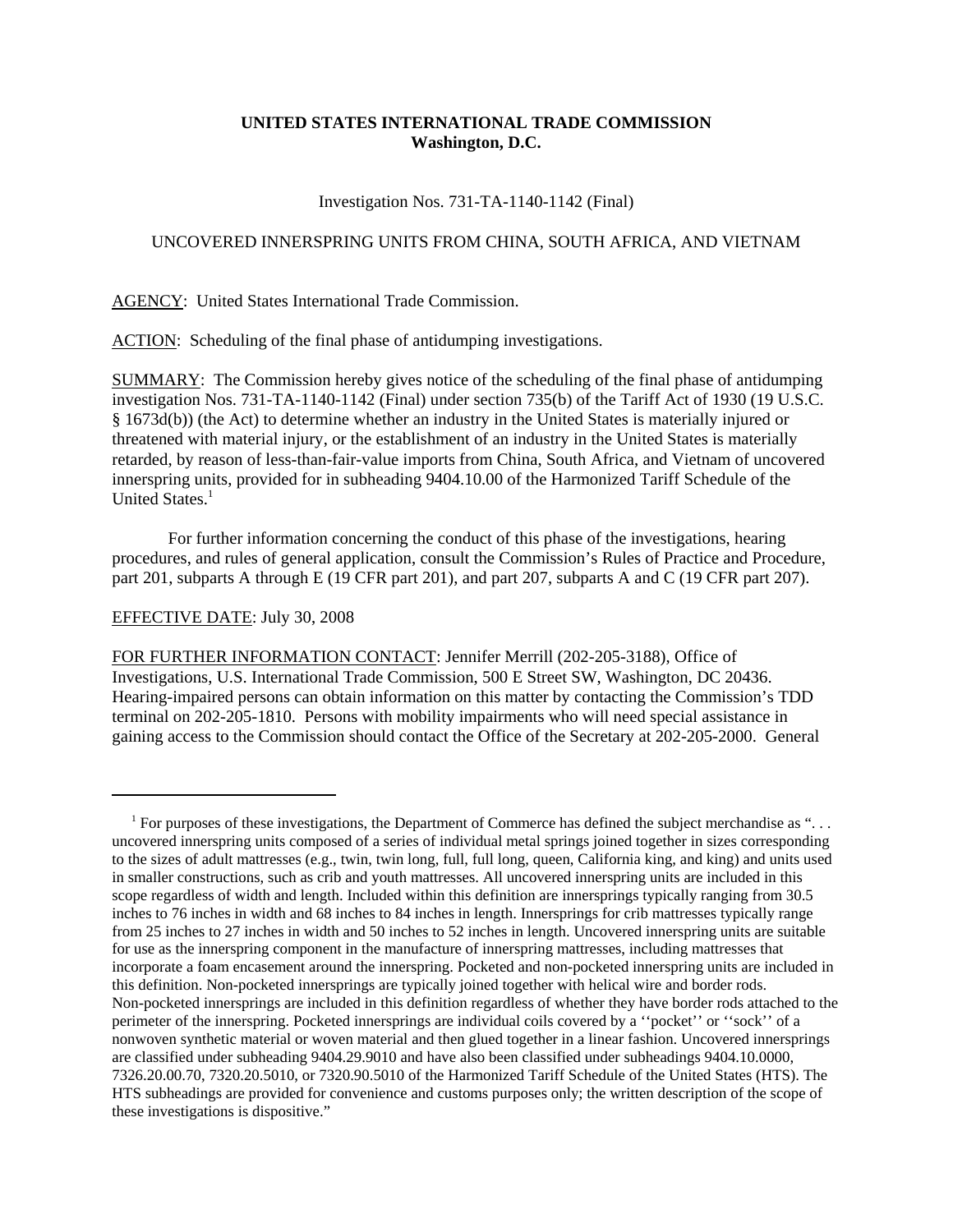information concerning the Commission may also be obtained by accessing its internet server (*http://www.usitc.gov*). The public record for these investigations may be viewed on the Commission's electronic docket (EDIS) at *http://edis.usitc.gov*.

#### SUPPLEMENTARY INFORMATION:

Background.--The final phase of these investigations is being scheduled as a result of affirmative preliminary determinations by the Department of Commerce that imports of uncovered innerspring units from China, South Africa and Vietnam are being sold in the United States at less than fair value within the meaning of section 733 of the Act (19 U.S.C. § 1673b). The investigations were requested in a petition filed on December 31, 2007, by Leggett & Platt, Inc., Carthage, MO.

Participation in the investigations and public service list.--Persons, including industrial users of the subject merchandise and, if the merchandise is sold at the retail level, representative consumer organizations, wishing to participate in the final phase of these investigations as parties must file an entry of appearance with the Secretary to the Commission, as provided in section 201.11 of the Commission's rules, no later than 21 days prior to the hearing date specified in this notice. A party that filed a notice of appearance during the preliminary phase of the investigations need not file an additional notice of appearance during this final phase. The Secretary will maintain a public service list containing the names and addresses of all persons, or their representatives, who are parties to the investigations.

Limited disclosure of business proprietary information (BPI) under an administrative protective order (APO) and BPI service list.--Pursuant to section 207.7(a) of the Commission's rules, the Secretary will make BPI gathered in the final phase of these investigations available to authorized applicants under the APO issued in the investigations, provided that the application is made no later than 21 days prior to the hearing date specified in this notice. Authorized applicants must represent interested parties, as defined by 19 U.S.C. § 1677(9), who are parties to the investigations. A party granted access to BPI in the preliminary phase of the investigations need not reapply for such access. A separate service list will be maintained by the Secretary for those parties authorized to receive BPI under the APO.

Staff report.--The prehearing staff report in the final phase of these investigations will be placed in the nonpublic record on October 8, 2008, and a public version will be issued thereafter, pursuant to section 207.22 of the Commission's rules.

Hearing.--The Commission will hold a hearing in connection with the final phase of these investigations beginning at 9:30 a.m. on October 22, 2008, at the U.S. International Trade Commission Building. Requests to appear at the hearing should be filed in writing with the Secretary to the Commission on or before October 16, 2008. A nonparty who has testimony that may aid the Commission's deliberations may request permission to present a short statement at the hearing. All parties and nonparties desiring to appear at the hearing and make oral presentations should attend a prehearing conference to be held at 9:30 a.m. on October 20, 2008, at the U.S. International Trade Commission Building. Oral testimony and written materials to be submitted at the public hearing are governed by sections 201.6(b)(2), 201.13(f), and 207.24 of the Commission's rules. Parties must submit any request to present a portion of their hearing testimony in camera no later than 7 business days prior to the date of the hearing.